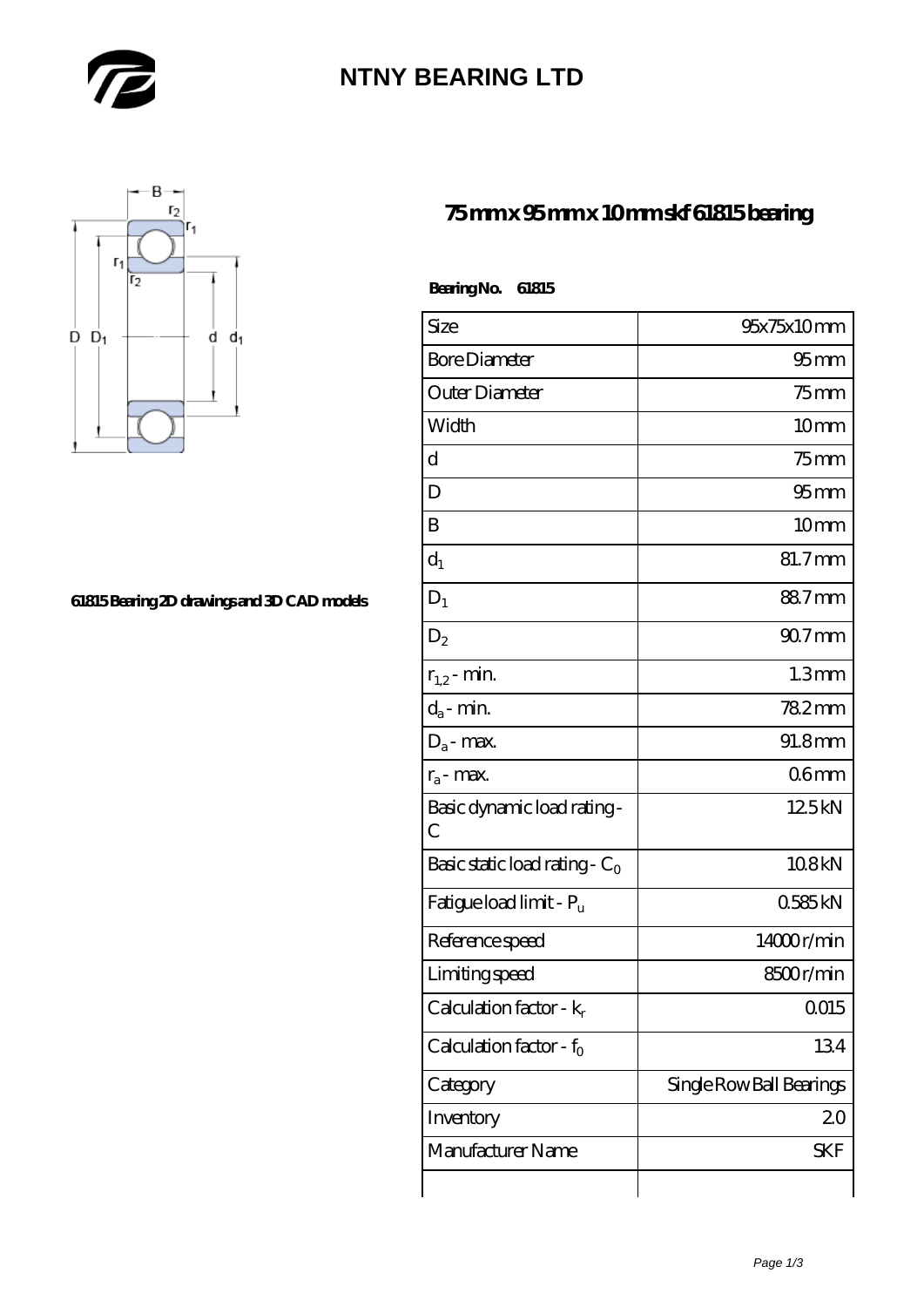

# **[NTNY BEARING LTD](https://m.abetteryeartoabetterlife.com)**

| Minimum Buy Quantity               | N/A                                                                                                                                                                         |
|------------------------------------|-----------------------------------------------------------------------------------------------------------------------------------------------------------------------------|
| Weight / Kilogram                  | 0.166                                                                                                                                                                       |
| Product Group                      | <b>BOO308</b>                                                                                                                                                               |
| Enclosure                          | Open                                                                                                                                                                        |
| Precision Class                    | ABEC 1   ISO PO                                                                                                                                                             |
| Maximum Capacity / Filling<br>Slot | No                                                                                                                                                                          |
| Rolling Element                    | <b>Ball Bearing</b>                                                                                                                                                         |
| Snap Ring                          | No                                                                                                                                                                          |
| <b>Internal Special Features</b>   | No                                                                                                                                                                          |
| Cage Material                      | <b>Steel</b>                                                                                                                                                                |
| Internal Clearance                 | CO-Medium                                                                                                                                                                   |
| Inch - Metric                      | Metric                                                                                                                                                                      |
| Long Description                   | 75MM Bore; 95MM<br>Outside Diameter; 10MM<br>Outer Race Diameter;<br>Open; Ball Bearing; ABEC 1<br>ISO PQ No Filling Slot; No<br>Snap Ring, No Internal<br>Special Features |
| Category                           | Single Row Ball Bearing                                                                                                                                                     |
| <b>UNSPSC</b>                      | 31171504                                                                                                                                                                    |
| Harmonized Tariff Code             | 8482.105068                                                                                                                                                                 |
| Noun                               | Bearing                                                                                                                                                                     |
| <b>Keyword String</b>              | Ball                                                                                                                                                                        |
| Manufacturer URL                   | http://www.skf.com                                                                                                                                                          |
| Manufacturer Item Number           | 61815J                                                                                                                                                                      |
| Weight/LBS                         | 037                                                                                                                                                                         |
| Outer Race Width                   | 0.394 Inch   10 Millimeter                                                                                                                                                  |
| Outside Diameter                   | 374Inch   95 Millimeter                                                                                                                                                     |
| Bore                               | 2953Inch   75 Millimeter                                                                                                                                                    |
| bore diameter:                     | $75$ mm                                                                                                                                                                     |
| static load capacity.              | 14.3kN                                                                                                                                                                      |
| outside diameter:                  | 95 <sub>mm</sub>                                                                                                                                                            |
|                                    |                                                                                                                                                                             |